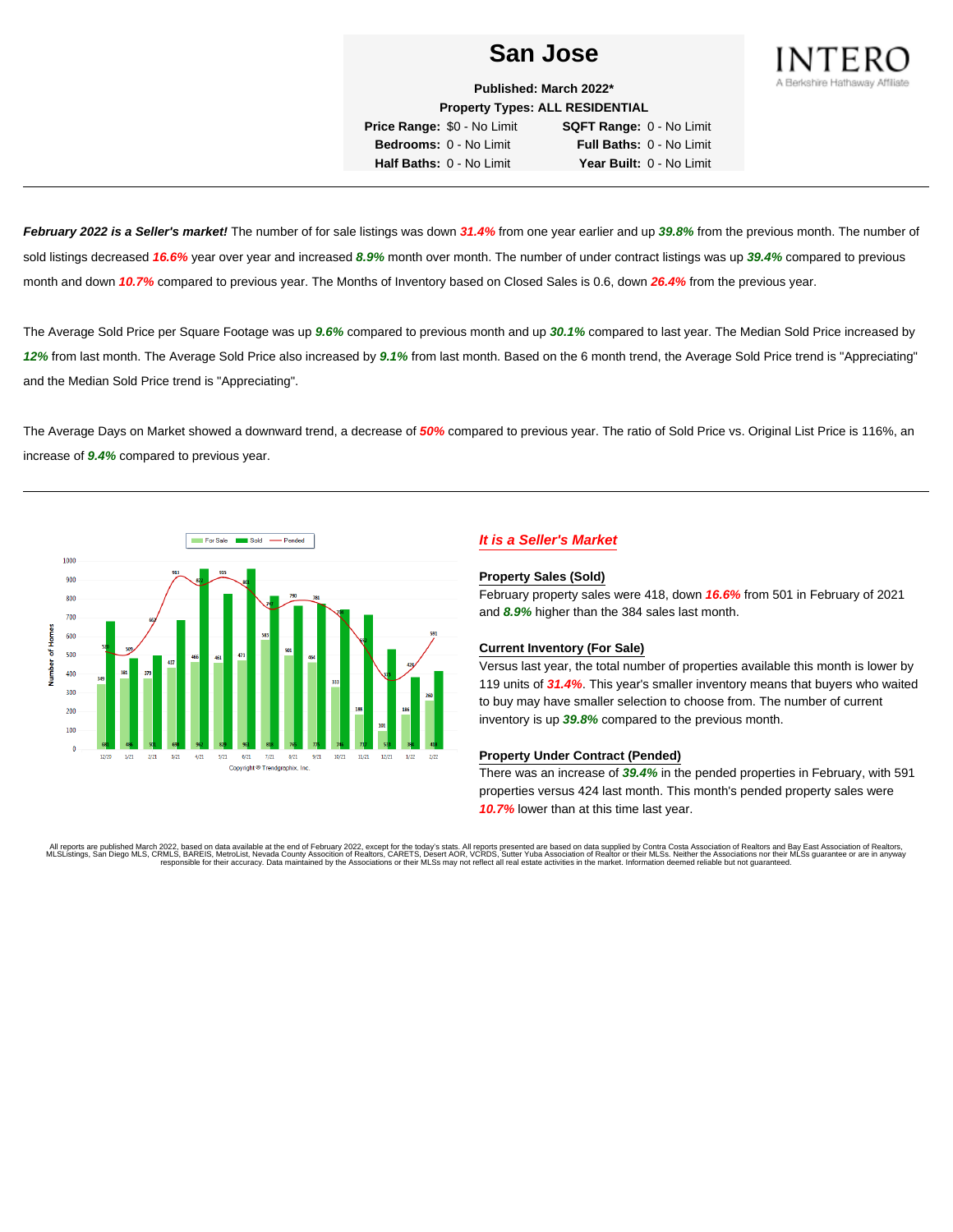

**Published: March 2022\***

**Property Types: ALL RESIDENTIAL**

**Price Range:** \$0 - No Limit **SQFT Range:** 0 - No Limit

**Bedrooms:** 0 - No Limit **Full Baths:** 0 - No Limit **Half Baths:** 0 - No Limit **Year Built:** 0 - No Limit

## **The Average Sold Price per Square Footage is Appreciating\***

The Average Sold Price per Square Footage is a great indicator for the direction of property values. Since Median Sold Price and Average Sold Price can be impacted by the 'mix' of high or low end properties in the market, the Average Sold Price per Square Footage is a more normalized indicator on the direction of property values. The February 2022 Average Sold Price per Square Footage of \$939 was up **9.6%** from \$857 last month and up **30.1%** from \$722 in February of last year.

\* Based on 6 month trend – Appreciating/Depreciating/Neutral





### **The Days on Market Shows Downward Trend\***

The average Days on Market (DOM) shows how many days the average property is on the market before it sells. An upward trend in DOM trends to indicate a move towards more of a Buyer's market, a downward trend indicates a move towards more of a Seller's market. The DOM for February 2022 was 11, down **21.4%** from 14 days last month and down **50%** from 22 days in February of last year.

### **The Sold/Original List Price Ratio is Rising\*\***

The Sold Price vs. Original List Price reveals the average amount that sellers are agreeing to come down from their original list price. The lower the ratio is below 100% the more of a Buyer's market exists, a ratio at or above 100% indicates more of a Seller's market. This month Sold Price vs. Original List Price of 116% is up **2.7%** % from last month and up from **9.4%** % in February of last year.

\* Based on 6 month trend – Upward/Downward/Neutral

\*\* Based on 6 month trend - Rising/Falling/Remains Steady

All reports are published March 2022, based on data available at the end of February 2022, except for the today's stats. All reports presented are based on data supplied by Contra Costa Association of Realtors and Bay East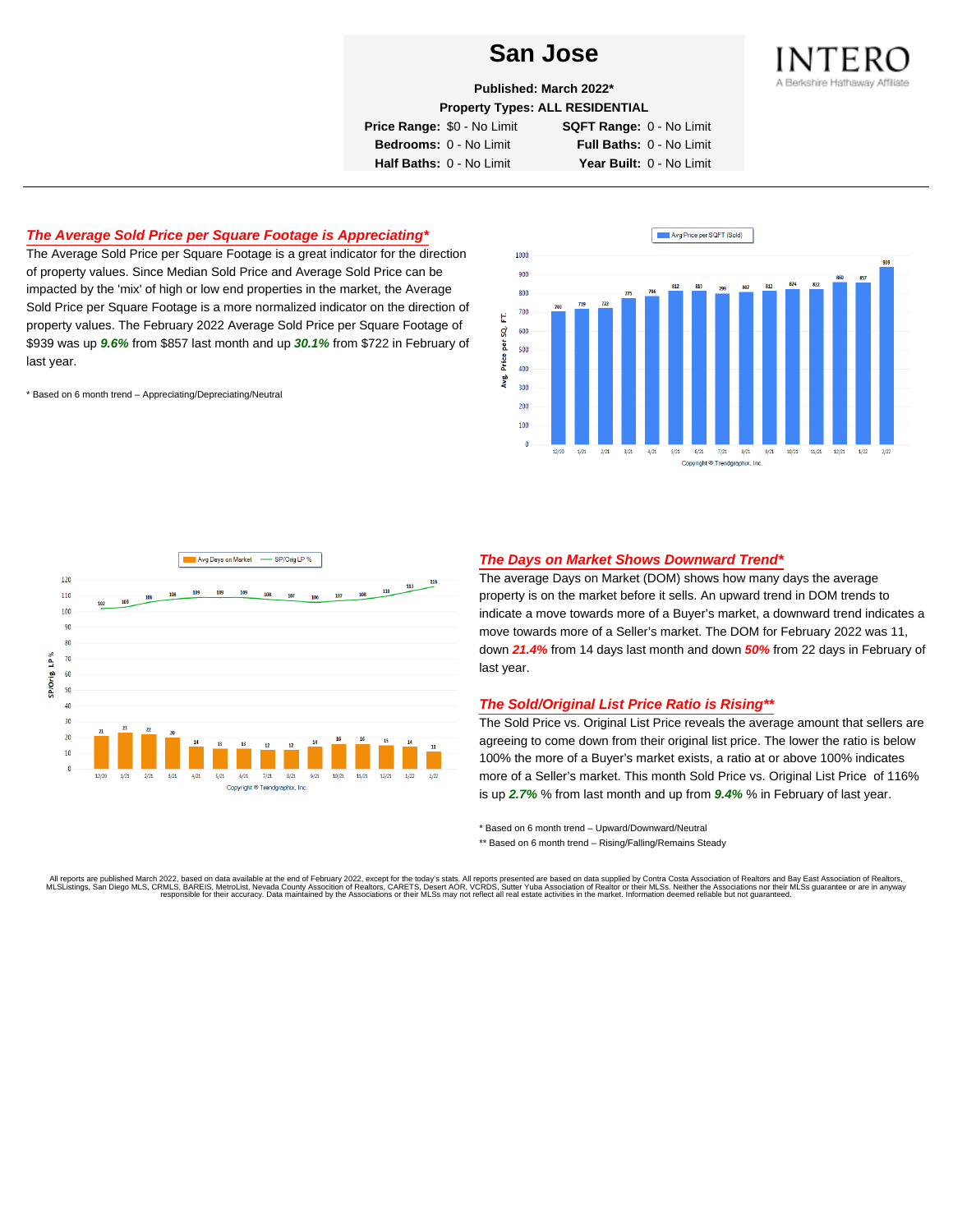

**Published: March 2022\***

**Property Types: ALL RESIDENTIAL**

**Price Range:** \$0 - No Limit **SQFT Range:** 0 - No Limit

**Bedrooms:** 0 - No Limit **Full Baths:** 0 - No Limit **Half Baths:** 0 - No Limit **Year Built:** 0 - No Limit

# **The Average For Sale Price is Neutral\***

The Average For Sale Price in February was \$1,508,000, up **31.7%** from \$1,145,000 in February of 2021 and up **14.2%** from \$1,321,000 last month.

### **The Average Sold Price is Appreciating\***

The Average Sold Price in February was \$1,489,000, up **30.3%** from \$1,143,000 in February of 2021 and up **9.1%** from \$1,365,000 last month.

## **The Median Sold Price is Appreciating\***

The Median Sold Price in February was \$1,400,000, up **32.1%** from \$1,060,000 in February of 2021 and up **12%** from \$1,250,000 last month.

\* Based on 6 month trend – Appreciating/Depreciating/Neutral





## **It is a Seller's Market\***

A comparatively lower Months of Inventory is more beneficial for sellers while a higher months of inventory is better for buyers.

\*Buyer's market: more than 6 months of inventory Seller's market: less than 3 months of inventory Neutral market: 3 – 6 months of inventory

#### **Months of Inventory based on Closed Sales**

The February 2022 Months of Inventory based on Closed Sales of 0.6 was decreased by **26.4%** compared to last year and up **20.6%** compared to last month. February 2022 is Seller's market.

#### **Months of Inventory based on Pended Sales**

The February 2022 Months of Inventory based on Pended Sales of 0.4 was decreased by **34.9%** compared to last year and the same compared to last month. February 2022 is Seller's market.

. All reports are published March 2022, based on data available at the end of February 2022, except for the today's stats. All reports presented are based on data supplied by Contra Costa Association of Realtors, San Bread responsible for their accuracy. Data maintained by the Associations or their MLSs may not reflect all real estate activities in the market. Information deemed reliable but not guaranteed.